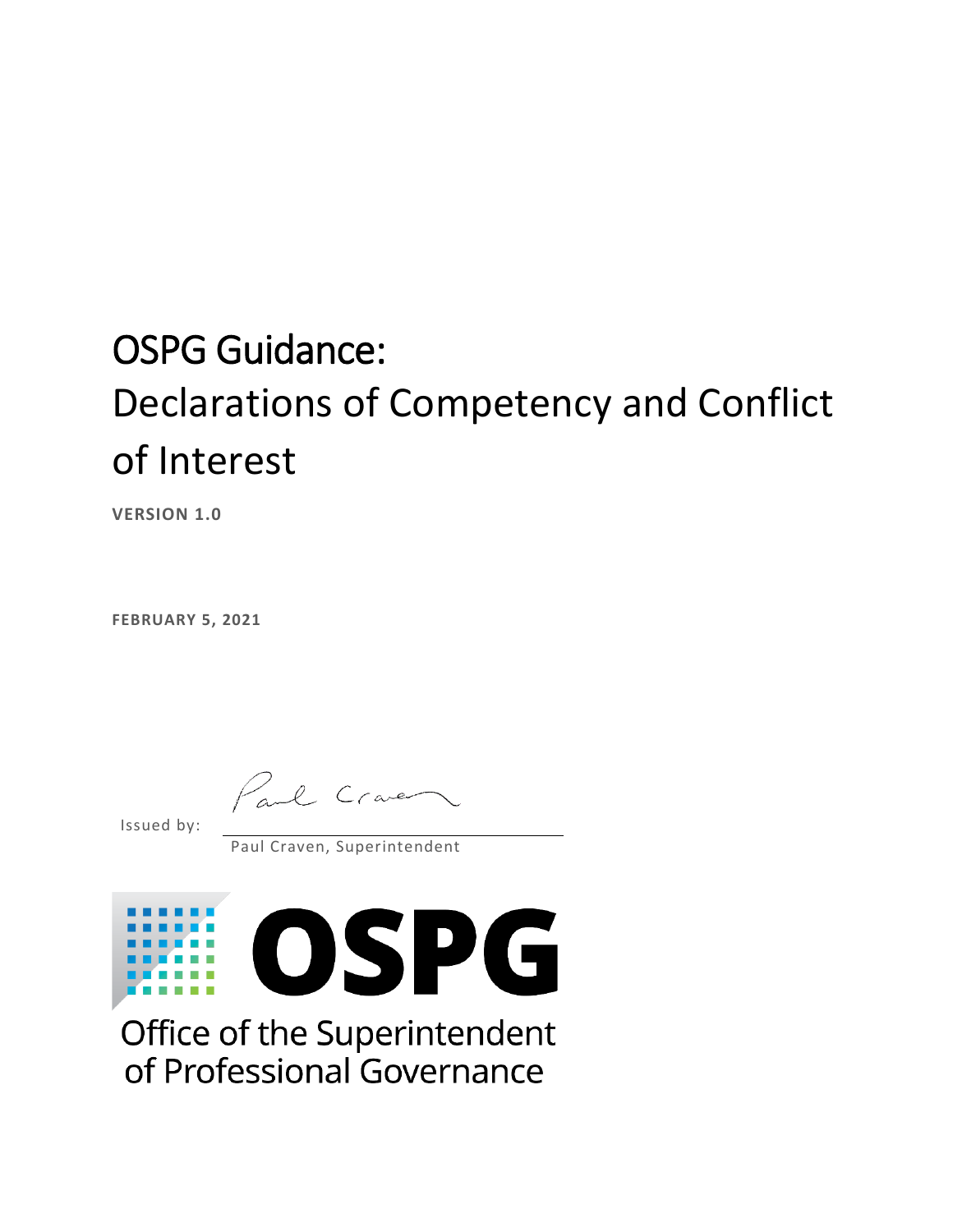

# $\mathbf{SPC}$  | Office of the Superintendent<br>
of Professional Governance

### Version Control History

| <b>Version #</b> | Date (YYY-MM-DD) | <b>Modification</b> | Approved by                 |
|------------------|------------------|---------------------|-----------------------------|
| 1.0              | 2021-02-05       | Initial version     | Paul Craven, Superintendent |
|                  |                  |                     |                             |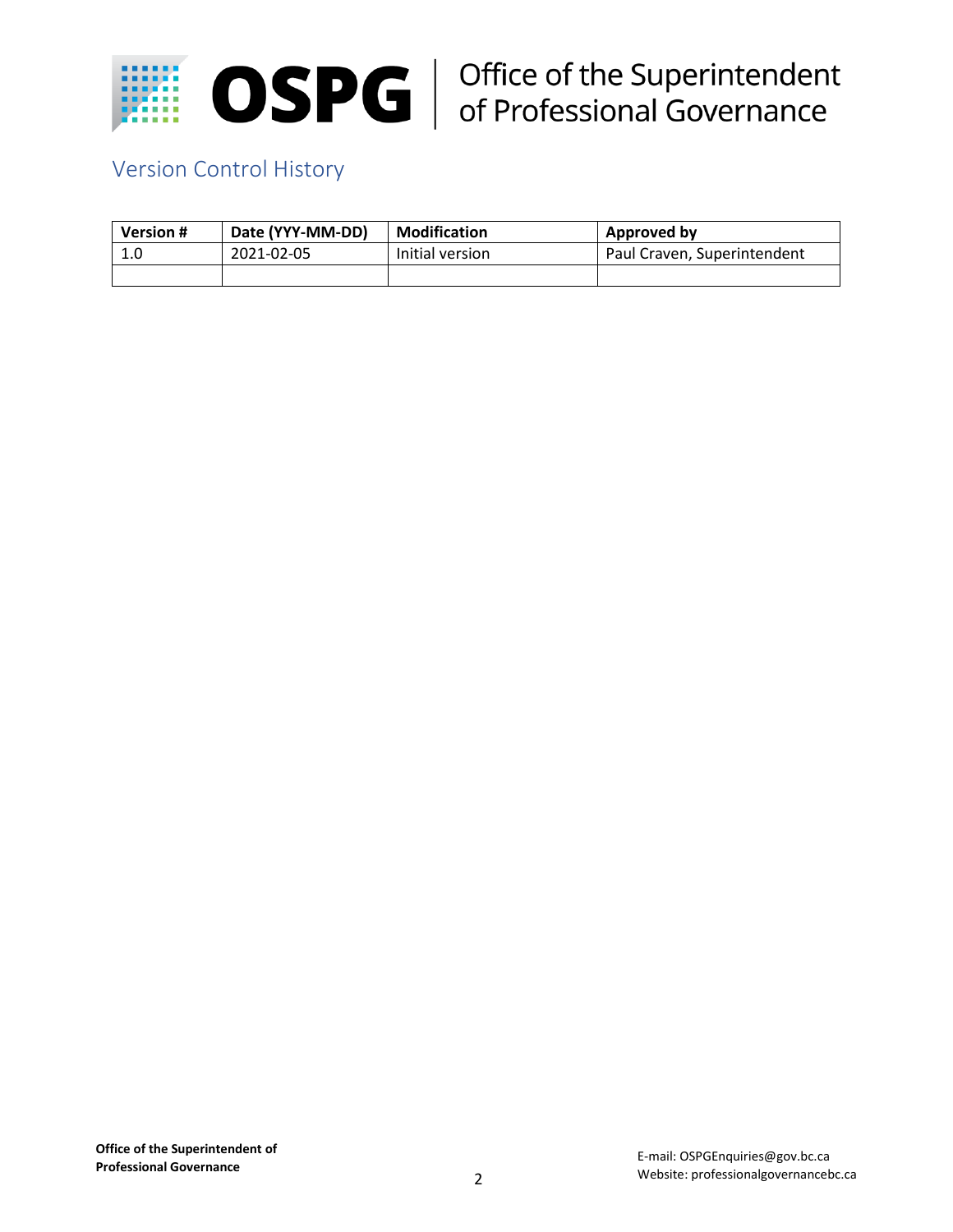

## **OSPG** | Office of the Superintendent<br>of Professional Governance

### OSPG Guidance: Declarations of Competency and Conflict of Interest

#### Purpose:

This guidance document outlines the measures expected to be put in place by regulatory bodies once the PGA is in force as well as the approach that will be taken to complete policy work prior to implementing the declaration provisions at a later date.

#### Context:

The *Professional Governance Act* (PGA) includes provisions in Part 6, Division 2, that require registrants to submit declarations of competency and declarations of conflict of interest when they are engaged to provide services within their regulated practice. Sections 59 - 62 of the PGA specify the requirements for competence declarations and conflict of interest declarations, the procedure for registrants, and disclosure, guidelines and directives. These sections will not be brought into force with the rest of the PGA. Measures that meet the intent of the declarations provisions will be put in place first and policy work will continue to prepare for sections 59 - 62 coming into force at a later date.

#### Policy Intent:

The intent of the declaration provisions is to ensure that professionals in their fields are accountable to the obligations in their code of ethics, including:

- practicing only in those fields where training and ability make the registrant professionally competent;
- providing accurate information in respect of qualifications and experience;
- avoiding situations and circumstances in which there is a real or perceived conflict of interest and ensuring both real and perceived conflicts of interest are properly disclosed, and necessary measures are taken so a conflict of interest does not bias decisions or recommendations.

Measures to be put in place once the PGA is in force will support the accountability of professionals and contribute to meeting the policy intent of the declarations.

Regulatory bodies have a role to play in ensuring systems are in place to hold professionals accountable to these ethical obligations. These systems include:

- Setting categories of registrants and specializations, and credentialing registrants against these categories;
- Monitoring registrant competence within those categories;
- Ensuring registrants keep their competence up-to-date through continuing professional education as appropriate;
- Ensuring registrants understand, and can identify and avoid conflicts of interest;
- Monitoring registrant actions to address real or perceived conflicts of interest in the course of their work;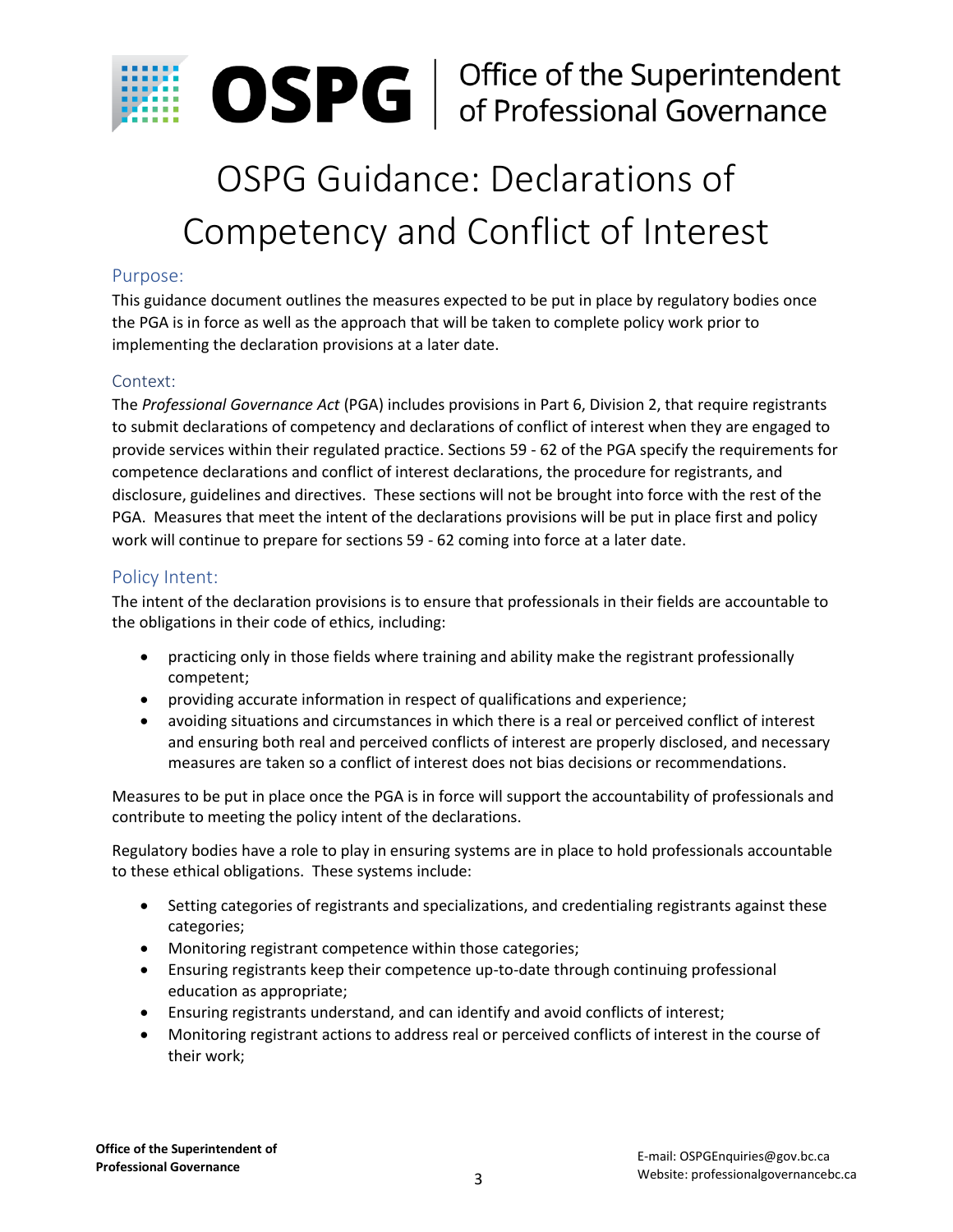

#### Standards of Good Regulation:

The OSPG Standards of Good Regulation set out standards and criteria that will be considered when assessing regulatory body performance over time. The following Standards of Good Regulation relate to transparency and accountability in respect of registrant competency information:

- **1. The regulatory body provides accurate, accessible information about requirements for registration, standards, guidance, processes and decisions**
- **11. The regulatory body maintains and makes publicly available an accurate and complete register of professionals**

The following Standards of Good Regulation relate to the role of the regulatory body in setting standards of professional and ethical conduct and standards of competence and associated guidance:

- **7. The regulatory body maintains up-to-date standards of professional and ethical conduct and standards of competence**
- **8. The regulatory body provides up-to-date guidance to help registrants apply the standards; the guidance addresses emerging areas of risk and appropriately prioritizes**

Please refer to the Standards of Good Regulation document for further information about these standards.

#### Background:

The Professional Reliance Review noted that professionals self-determine whether they have the qualifications to undertake certain work with no checks or transparency to the public, clients, or authorities having jurisdiction. Assurance statements are only required in some cases, such as building codes. Declarations of competency were included as a solution to this gap.

Conflicts of interest were identified as a major concern during the Professional Reliance Review, resulting in declaration requirements to provide opportunity for registrants to demonstrate that they have considered whether they are in a state of real or perceived conflict of interest.

Feedback received from the PGA Intentions Paper on declarations of competency and conflict of interest made reference to the risk of duplicating existing competence accountability processes, such as assurance statements, seals, and signatures. Additionally, regulatory bodies emphasized that the administrative burden could be high for both competency declarations and conflict of interest declarations related to thresholds, filing processes, and roles.

The policy direction outlined here has been developed based on feedback to date and was presented and discussed at the March 2020 regulatory body meeting.

#### Policy Direction and Implementation:

Sections 60 - 61 will not be brought into force initially. Implementation of the declarations of competency and declarations of conflict of interest will follow a staged approach, beginning after the PGA is brought into force.

For declarations of competency: